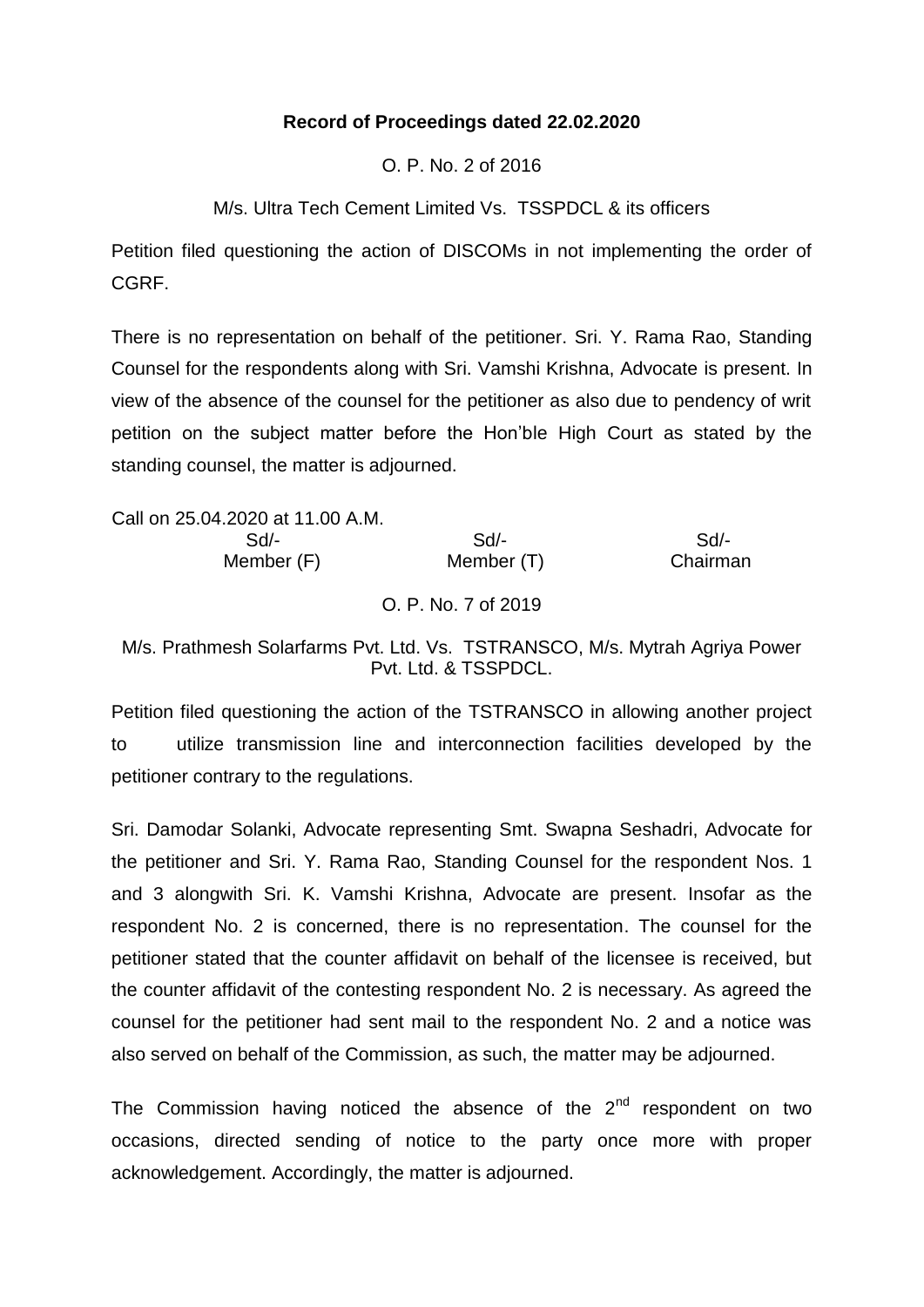Call on 07.03.2020 at 11.00 A.M.

 Sd/- Sd/- Sd/- Member (F) Member (T) Chairman

## O. P. No. 2 of 2020

M/s. Tejas India Solar Energy Pvt. Ltd. Vs. TSSPDCL & TSTRANSCO

Petition filed seeking directions to the respondents to synchronize the plant and consequently grant long term open access permission.

Sri. Kaushik, Advocate representing Sri. P. Vikram, Advocate for the petitioner and Sri. Y. Rama Rao, Standing Counsel for the respondents along with Sri. K. Vamshi Krishna, Advocate are present. The counsel for the respondent sought further time for filing counter affidavit. The advocate representing the petitioner opposed the same. However, as the issue relates to the synchronization of the project for open access, the matter is adjourned.

Call on 04.04.2020 at 11.00 A.M.

| Sd/-       | Sd                  | Sd       |
|------------|---------------------|----------|
| Member (F) | Member (T)          | Chairman |
|            | O. P. No. 4 of 2020 |          |
|            |                     |          |

M/s. Sri Venkateswara Green Power Projects Ltd. Vs. TSSPDCL

Petition filed seeking determination of tariff for the remaining period of the PPA in accordance with the orders of the Commission passed in O. P. No. 18 of 2016.

Ms. Priya Ayengar, Advocate for the petitioner and Sri. Y. Rama Rao, Standing Counsel for the respondent along with Sri K. Vamshi Krishna, Advocate are present. The counsel for the petitioner made elaborate submissions in the matter. She stated that the petitioner has sought the tariff for the project commencing FY 2019-20. The Commission had passed orders providing for the generic tariff for the control period 2016-19, however, in its summery of the tariff enclosed to the order has identified the fixed cost at Rs. 3.83 per unit while providing the variable cost applicable during the control period and beyond the said period with 5% escalation shown therein. Though, no further order is required, but to enable fixation of variable cost beyond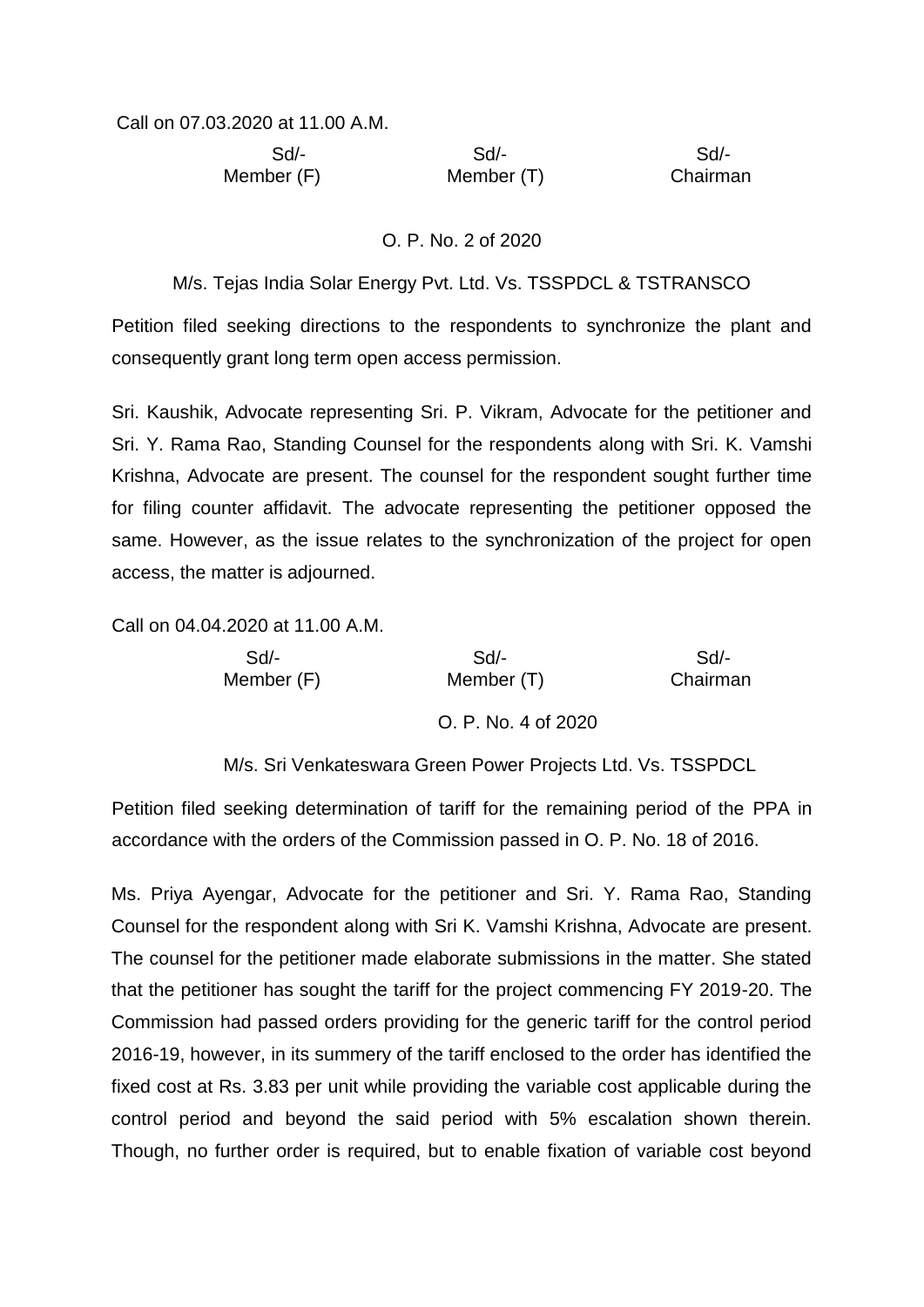the control period fresh determination has to be made. He sought to explain the various contents of the order passed by the Commission.

The counsel for the petitioner emphasized in her argument that there is need for providing tariff to the MSW and RDF projects so as to encourage investment. As at present, there is a need for several projects in the state of Telangana so as to ensure that environmental protection is taken care. Running a MSW project is a cumbersome exercise. The cost of establishment of this type of project is always moving upward only. Unless, the Commission provides a reasonable tariff drawing investment into such projects is difficult.

The counsel for the petitioner pointed out that the Hon'ble Supreme Court had in the matter of M/s. Gujarat Urja Vikas Nigam Limited Vs. M/s. Solar Semi-Conductor Limited had pointed out that the generic tariff once notified for a particular period can be extended provided there are no clauses in the agreement to state that the tariff determined will be applicable for the control period only. The said judgment according to him on facts is not applicable to the instant case, but the principle laid down would certainly allow the Commission to extend the applicability of the generic tariff order in the absence of subsequent determination. It is his case, that the Commission has ample power under section 64 (6) read with 86 and 62 of the Act, 2003.

It is expedient and necessary that the Commission may consider extending the generic tariff as notified earlier. The Commission is not required to do any exercise as it has already factored in the entire life span of a project in the table determining the tariff annexed to the earlier order of the Commission.

The counsel for the respondent explained and highlighted the provisions of the Act, 2003 and the power of the Commission to determine the tariff. It is his case that the earlier order of the Commission cannot be extended in view of the findings rendered by the Hon'ble Supreme Court in the judgment in the case of M/s. Gujarat Urja Vikas Nigam Limited Vs. M/s. Solar Semi-Conductor Limited. He also stated that section 64 (6) has to be read in the context of the tariff determination and an order made by the Commission will be applicable up to the period mentioned therein, unless, it is amended or modified. Any extension can take place before the expiry of the order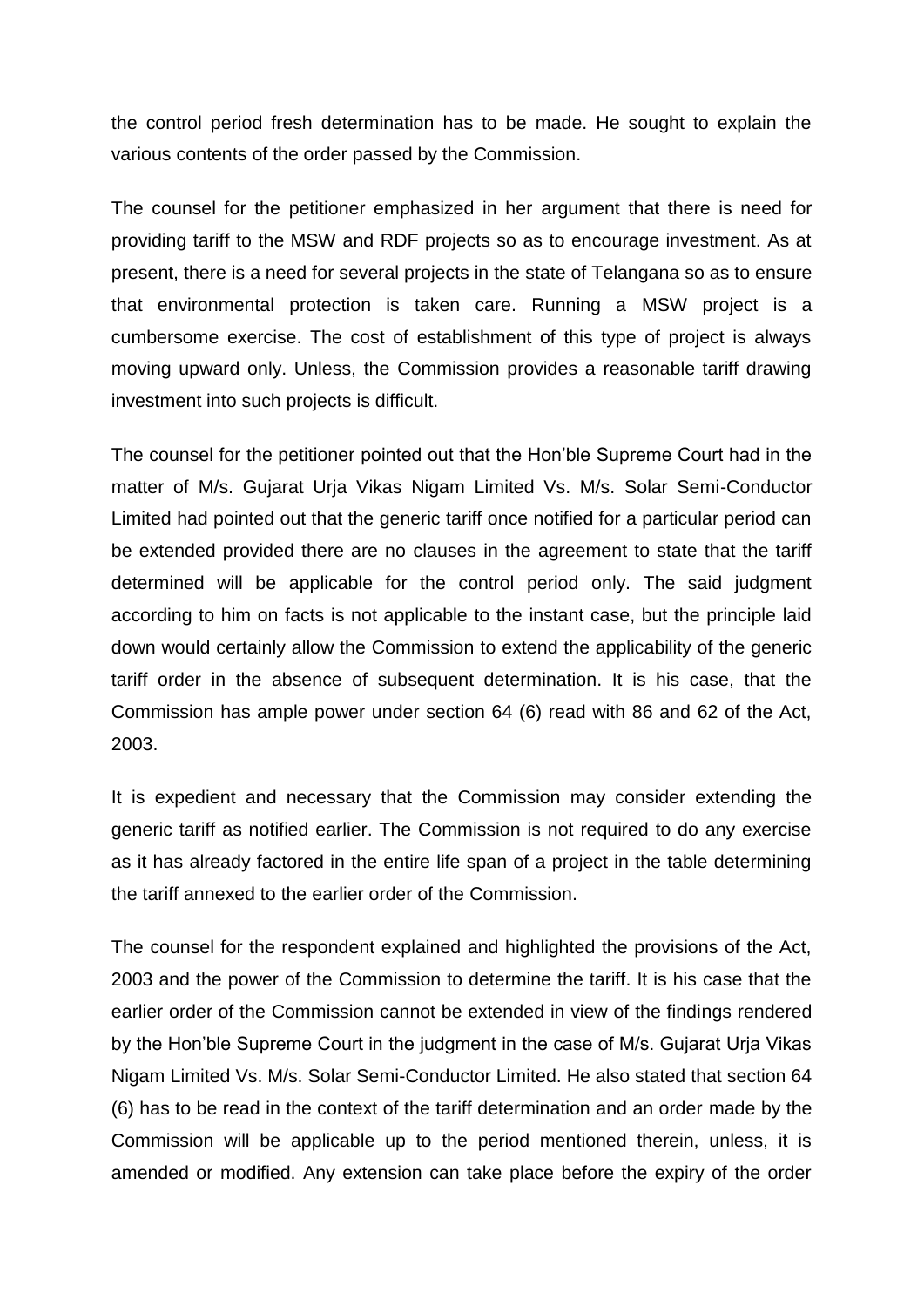and not later. Also an order passed providing for generic tariff cannot be extended in favour or at the behest of single beneficiary as has been held in the above said judgment.

He stated that the Commission is required to undertake the determination of the tariff on project specific basis in terms of the policy of Government of India as also the regulation of the Central Electricity Regulatory Commission. He sought to rely on the regulation issued by CERC in the year 2019 with regard to the renewable energy sources. The said regulation has provided certain parameters, which can be adopted in determination of the tariff of the petitioner.

The counsel for the petitioner stated that there is a PPA between the parties and tariff has to be decided by the Commission alone. The tariff cannot be agreed between the parties as it is the exclusive domain of the Commission. Reference made to the provisions more particularly section 64 (6) cannot be interpreted in the negative manner, as the Commission has wide powers to extend the generic tariff order. Several other Commissions have also undertaken the extension of generic tariff order till the fresh order is passed by the respective Commissions. In the case of MSW projects, there were no subsisting projects during the control period mentioned in the Commission's order or no new projects have been established. This type of technology which is beneficial to the environment and which is at nascent stage, as such it needs preferential encouraging tariff. Though, the policy and the CERC Regulation require project specific tariff, nothing precludes this Commission from determining the generic tariff. The reliance placed on CERC Regulation of 2019 is irrelevant as it does not apply to the MSW projects. She sought time for filing rejoinder in the matter. Thus, the petition may be allowed and the tariff may be determined on generic basis.

Heard the counsel for the parties and the matter is reserved for orders.

 Sd/- Sd/- Sd/- Member (F) Member (T) Chairman O. P. No. 5 of 2020

CESS, Sircilla Vs. TSNPDCL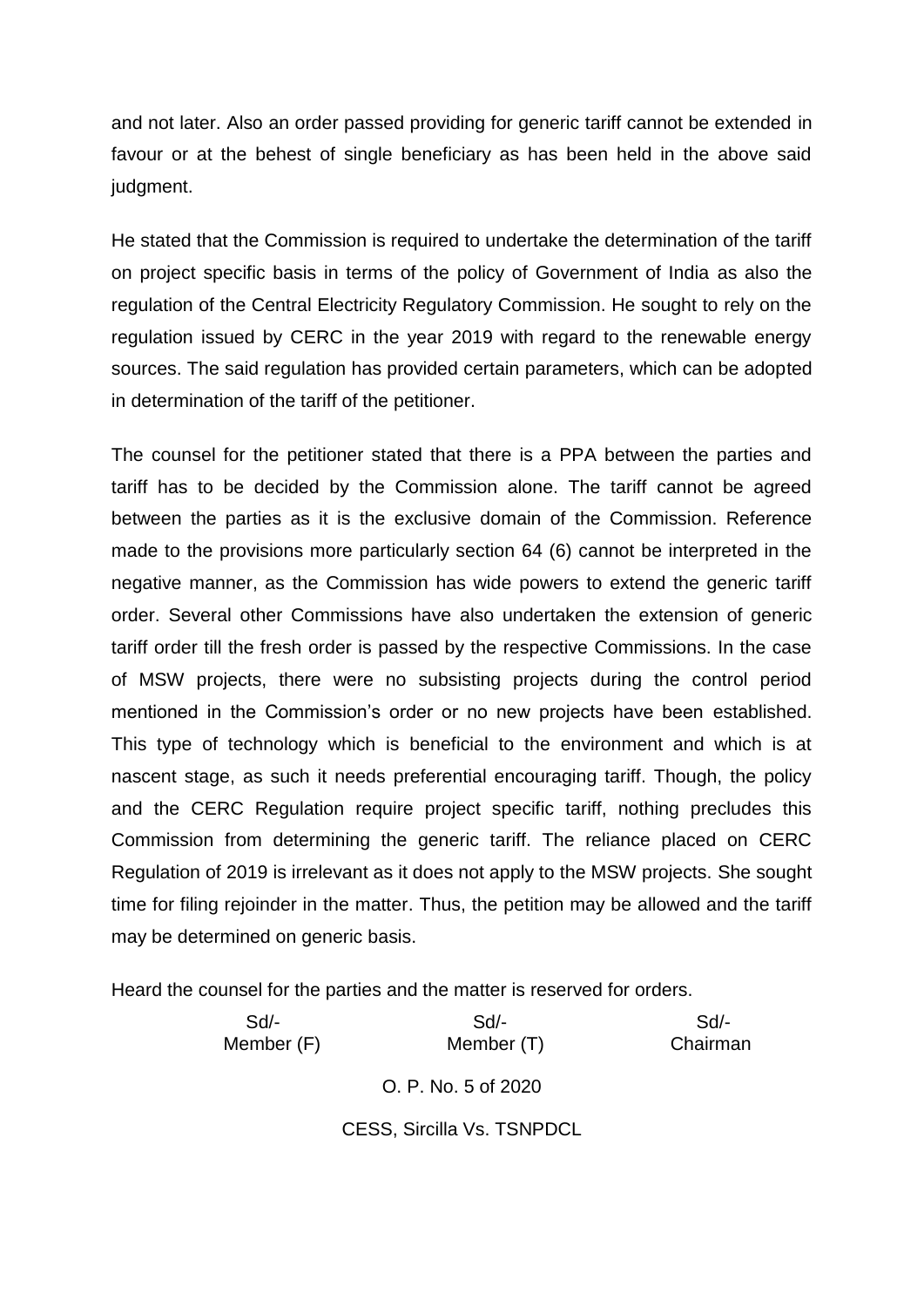Petition filed seeking permission to release power supply connection above 75 KW / 100 HP commercial / industrial services within its jurisdiction upto 1500 KVA under HT category.

Sri. A. Raghuram, Advocate for the petitioner and Sri. Y. Rama Rao, Standing Counsel for the respondents along with Sri. Vamshi Krishna, Advocate are present. The counsel for the respondent stated that counter affidavit has been filed and that the respondent is not inclined to allow the petitioner to undertake the supply of power under HT category. The counsel for the petitioner sought time stating that he needs to file rejoinder in the matter. Accordingly the matter is adjourned.

Call on 07.03.2020 at 11.00 A.M.

| $Sd$ -   | $Sd$ -              | $Sd/-$     |  |
|----------|---------------------|------------|--|
| Chairman | Member (T)          | Member (F) |  |
|          | O. P. No. 6 of 2020 |            |  |

M/s. Satech Engineering (India) Pvt. Ltd. Vs. TSSPDCL & its SE

Petition filed seeking extension of SCOD and granting time for completing the project.

Sri. P. Srinivasa Rao, Advocate for the petitioner and Sri. Y. Rama Rao, Standing Counsel for the respondents along with sri. K. Vamshi Krishna, Advocate are present. The counsel for the petitioner stated that the matter is coming up for the first time and counter affidavit has to be filed in the matter. The standing counsel requested for time to file counter affidavit. Accordingly, the matter is adjourned.

Call on 04.04.2020 at 11.00 A.M.

| Sd<br>Member (F) | Sd<br>Member (T)     | Sd/-<br>Chairman |
|------------------|----------------------|------------------|
|                  | O. P. No. 7 of 2020  |                  |
|                  | TSDISCOMs Vs. - Nil- |                  |

Petition filed seeking approval of pooled cost for FY 2018-19 to be adopted in FY 2019-20

Sri. Y. Rama Rao, Standing Counsel for the petitioners along with Sri. K. Vamshni Krishna, Advocate is present. Heard the counsel for the petitioners and the matter is reserved for orders.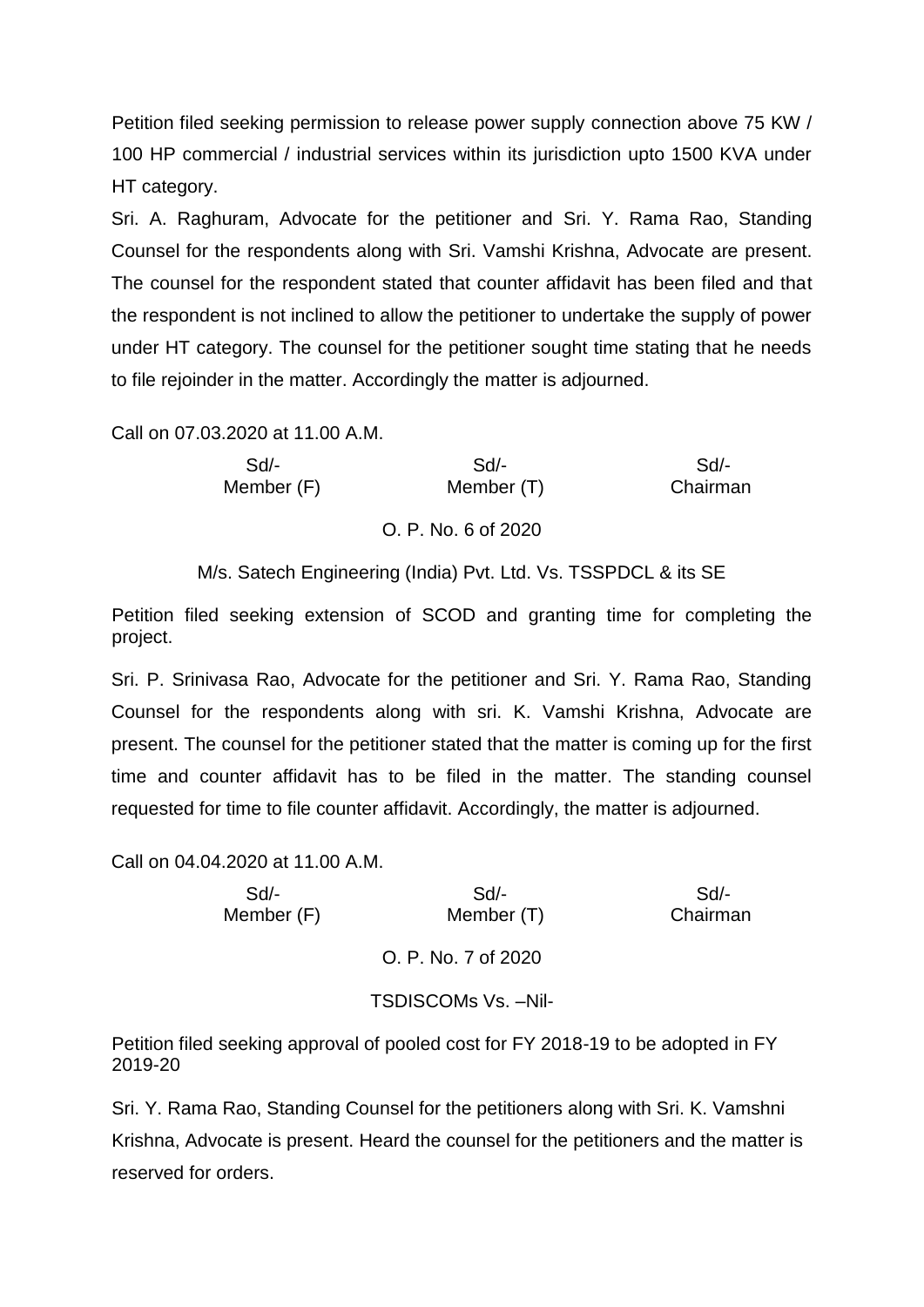Sd/- Sd/- Sd/- Member (F) Member (T) Chairman

## O. P. No. 8 of 2019 & I. A. No. 4 of 2020

## M/s. Hyderabad MSW Energy Solutions Pvt. Ltd. Vs. TSSPDCL

Petition filed seeking extension of generic tariff as determined by the Commission by order dated 13.06.2016 passed in O. P. No. 18 of 2016 for MSW and RDF based project, adoption of fixed cost and variable cost in accordance with the above order and escalation for the same for the useful life of the project from the date of commissioning to a new control period from expiry of FY 2019-20.

I. A. filed seeking amendment / modification in RoPs dated 04.01.2020 and 25.01.2020.

Sri. M.G. Ramachandran, Senior Advocate representing Sri. Matrugupta Mishra, counsel for the petitioner along with Sri. Omar Waziri, Advocate and Sri. Y. Rama Rao, Standing Counsel for the respondent along with Sri. K. Vamshi Krishna, Advocate are present.

The senior counsel made elaborate submissions in the matter. He stated that the petitioner has sought the tariff for the project commencing FY 2019-20. The Commission had passed orders providing for the generic tariff for the control period 2016-19, however, in its summery of the tariff enclosed to the order has identified the fixed cost at Rs. 3.83 per unit while providing the variable cost applicable during the control period and beyond the said period with 5% escalation shown therein. Though, no further order is required, but to enable fixation of variable cost beyond the control period fresh determination has to be made. He sought to explain the various contents of the order passed by the Commission.

The senior counsel emphasized in his argument that there is need for providing tariff to the MSW and RDF projects so as to encourage investment. As at present, there is a need for several projects in the city of Hyderabad so as to ensure that environmental protection is taken care. The petitioner is having a project in Delhi. Running a MSW project is a cumbersome exercise. The cost of establishment of this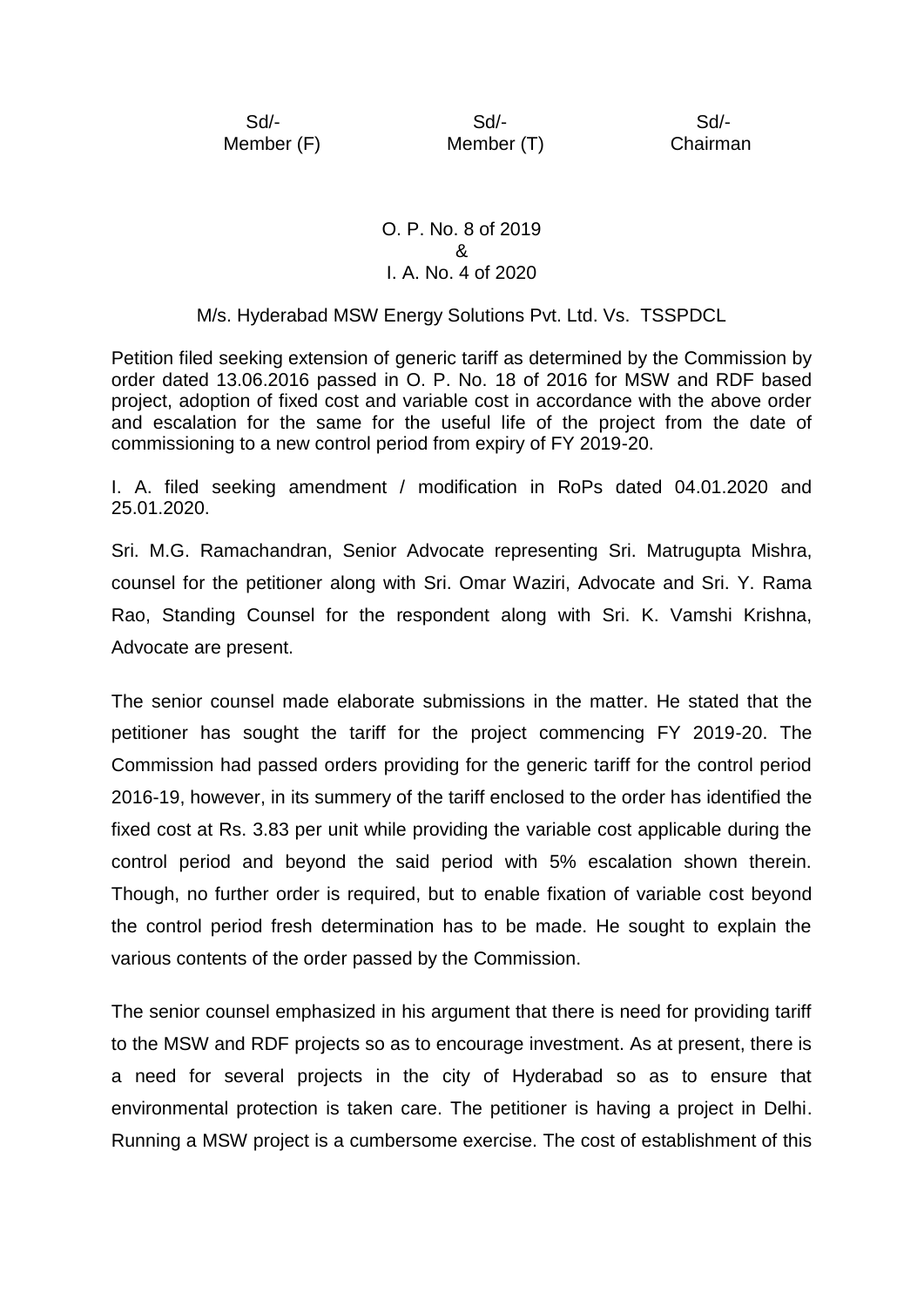type of project is always moving upward only. Unless, the Commission provides a reasonable tariff drawing investment into such projects is difficult.

The senior counsel pointed out that the Hon'ble Supreme Court had in the matter of M/s. Gujarat Urja Vikas Nigam Limited Vs. M/s. Solar Semi-Conductor Limited had pointed out that the generic tariff once notified for a particular period can be extended provided there are no clauses in the agreement to state that the tariff determined will be applicable for the control period only. The said judgment according to him on facts is not applicable to the instant case, but the principle laid down would certainly allow the Commission to extend the applicability of the generic tariff order in the absence of subsequent determination. It is his case, that the Commission has ample power under section 64 (6) read with 86 and 62 of the Act, 2003.

As the project is likely to be commissioned in the ensuing financial year that is June / July, 2020, it is expedient and necessary that the Commission may consider extending the generic tariff as notified earlier. The Commission is not required to do any exercise as it has already factored in the entire life span of a project in the table determining the tariff annexed to the earlier order of the Commission.

The counsel for the respondent explained and highlighted the provisions of the Act, 2003 and the power of the Commission to determine the tariff. It is his case that the earlier order of the Commission cannot be extended in view of the findings rendered by the Hon'ble Supreme Court in the judgment in the case of M/s. Gujarat Urja Vikas Nigam Limited Vs. M/s. Solar Semi-Conductor Limited. He also stated that section 64 (6) has to be read in the context of the tariff determination and an order made by the Commission will be applicable up to the period mentioned therein, unless, it is amended or modified. Any extension can take place before the expiry of the order and not later. Also an order passed providing for generic tariff cannot be extended in favour or at the behest of single beneficiary as has been held in the above said judgment.

He stated that the Commission is required to undertake the determination of the tariff on project specific basis in terms of the policy of Government of India as also the regulation of the Central Electricity Regulatory Commission. He sought to rely on the